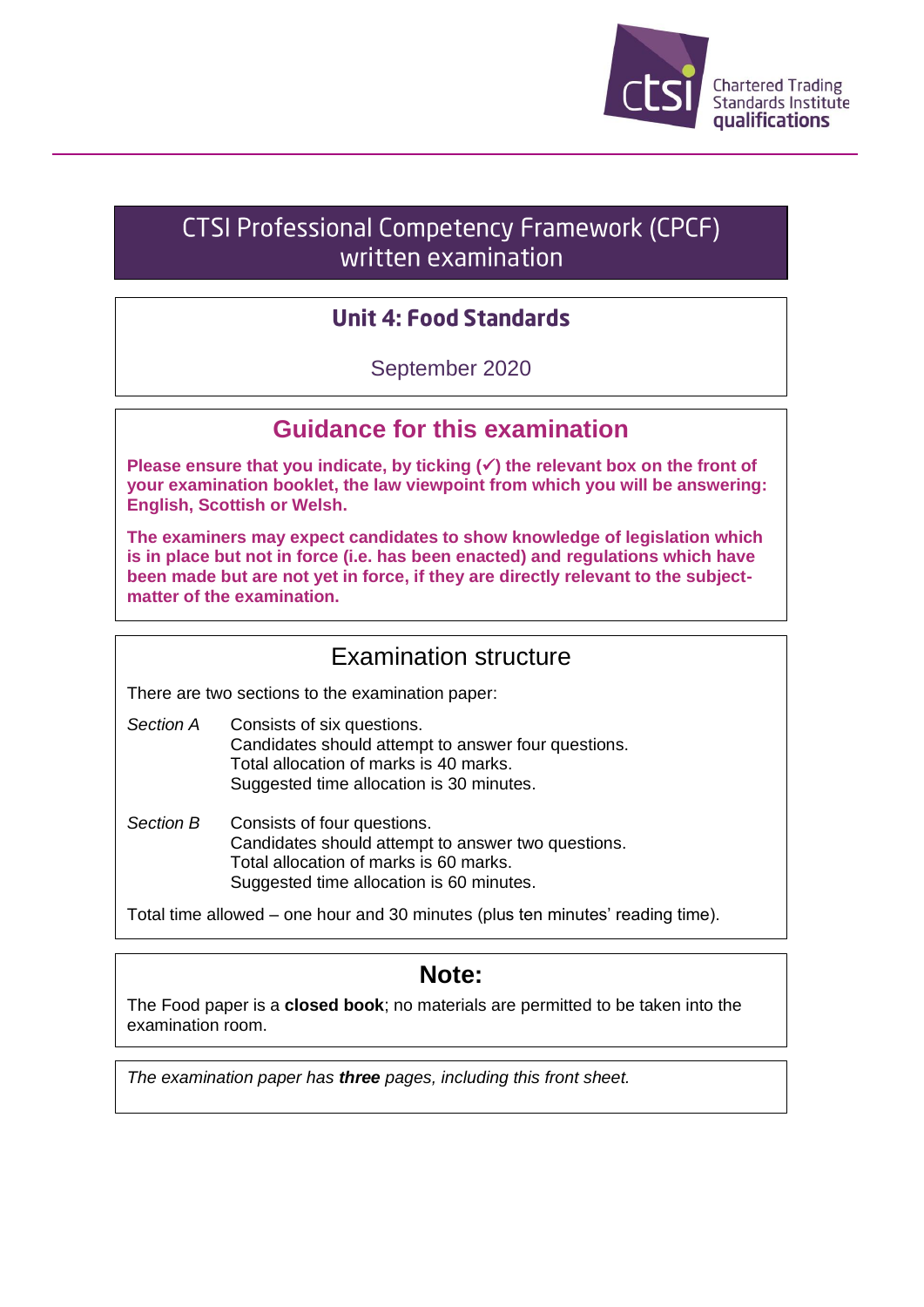**Time:** 1.30pm – 3.00pm **Max:** 100 marks

**Date:** 16 September 2020 **Reading time:** 10 minutes

#### Section A Candidates should attempt to answer four questions. Each question carries ten marks. Total: 40 marks.

quantity declarations for their stilton and broccoli variety. They sell the quiches, prepacked, to local

Q1 A business manufacturing quiches has asked for advice on the name of the food and ingredient

retailers and through their own stall at a farmers' market. What advice would you give?

| Q2 | Explain the terms 'documentary check', 'identity check' and 'physical check' in relation to imported<br>foods. |                      |
|----|----------------------------------------------------------------------------------------------------------------|----------------------|
|    |                                                                                                                | $(10 \text{ marks})$ |
| Q3 | What are Alternative Enforcement Strategies and how can local authorities use them?                            | $(10 \text{ marks})$ |

Q4. a) Explain what is considered to be primary production, under Regulation EC 178/2002.

b) Earned recognition is available for members of Assurance Schemes recognised for this purpose. Identify four of these schemes.

> (2 marks) (total 10 marks)

(8 marks)

(4 marks)

(10 marks)

Q5 a) What is a food supplement?

b) What specific information must be given with a food supplement sold to the ultimate consumer under The Food Supplements (England) Regulations 2003 [in Wales, The Food Supplements (Wales) Regulations 2003] [in Scotland, The Food Supplements (Scotland) Regulations 2003]? (6 marks)

(total 10 marks)

Q6. Under the Food Law Code of Practice and Practice Guidance, what are the Continuing Professional Developments' requirements for experienced qualified officers undertaking food standards enforcement? How can this be achieved and recorded?

(10 marks)

Section A total of 40 marks.

**End of Section A.**